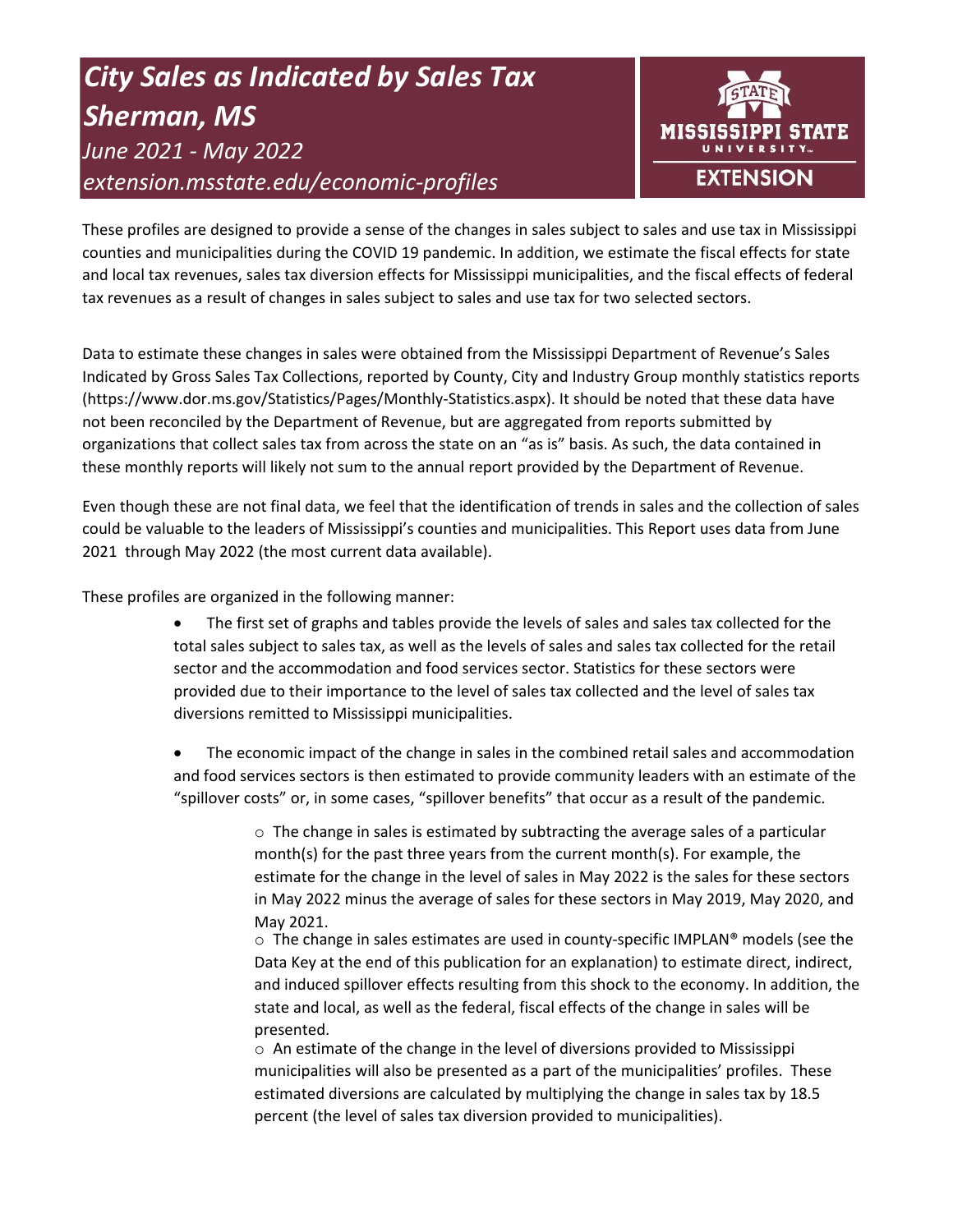| Total Sales as Indicated by Sales Tax (\$000s) |          |          |          | <b>Total Sales Tax Collected (\$000s)</b> |           |       |       |       |       |
|------------------------------------------------|----------|----------|----------|-------------------------------------------|-----------|-------|-------|-------|-------|
| Month                                          | 2019     | 2020     | 2021     | 2022                                      | Month     | 2019  | 2020  | 2021  | 2022  |
| January                                        | \$12,114 | \$10,810 | \$13,460 | \$13,212                                  | January   | \$176 | \$191 | \$261 | \$296 |
| February                                       | \$10,081 | \$9,462  | \$9,158  | \$9,371                                   | February  | \$193 | \$159 | \$185 | \$188 |
| March                                          | \$10,363 | \$9,190  | \$8,862  | \$9,682                                   | March     | \$185 | \$152 | \$153 | \$169 |
| April                                          | \$12,589 | \$9,741  | \$11,990 | \$12,184                                  | April     | \$196 | \$207 | \$245 | \$234 |
| May                                            | \$13,381 | \$10,678 | \$11,221 | \$13,716                                  | May       | \$233 | \$166 | \$242 | \$311 |
| June                                           | \$11,637 | \$10,300 | \$11,364 |                                           | June      | \$222 | \$240 | \$223 |       |
| July                                           | \$10,542 | \$12,043 | \$11,527 |                                           | July      | \$232 | \$294 | \$276 |       |
| August                                         | \$11,068 | \$10,915 | \$11,388 |                                           | August    | \$252 | \$303 | \$242 |       |
| September                                      | \$12,505 | \$9,751  | \$11,728 |                                           | September | \$266 | \$239 | \$228 |       |
| October                                        | \$12,530 | \$13,628 | \$10,212 |                                           | October   | \$258 | \$266 | \$199 |       |
| November                                       | \$12,226 | \$12,125 | \$11,458 |                                           | November  | \$228 | \$253 | \$205 |       |
| December                                       | \$12,072 | \$10,896 | \$12,344 |                                           | December  | \$209 | \$242 | \$246 |       |



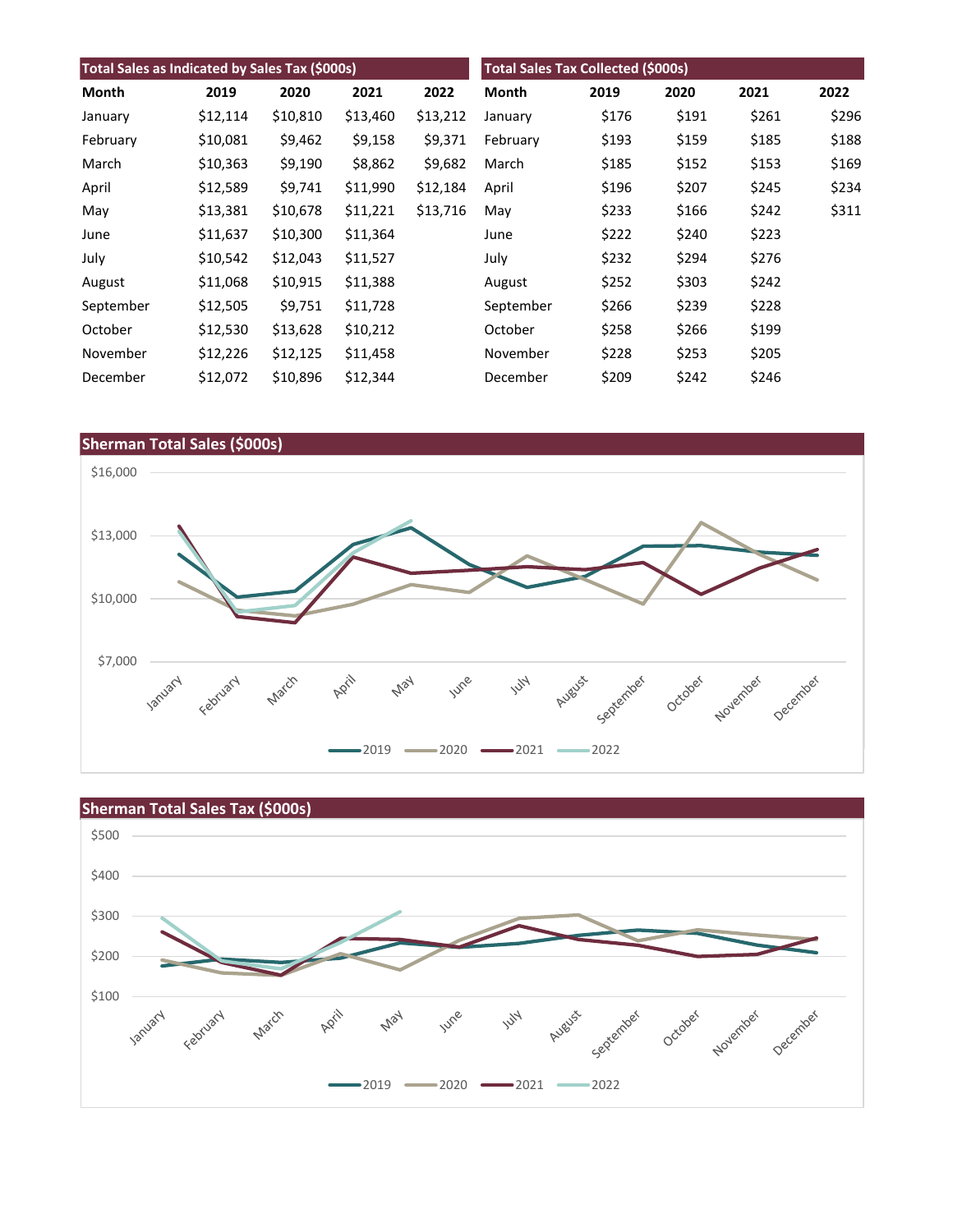| Retail Sector Sales as Indicated by Sales Tax (\$000s) |         |         |         |         | <b>Retail Sector Sales Tax Collected (\$000s)</b> |      |      |      |      |
|--------------------------------------------------------|---------|---------|---------|---------|---------------------------------------------------|------|------|------|------|
| Month                                                  | 2019    | 2020    | 2021    | 2022    | Month                                             | 2019 | 2020 | 2021 | 2022 |
| January                                                | \$580   | \$210   | \$1,222 | \$1,672 | January                                           | \$31 | \$9  | \$66 | \$84 |
| February                                               | \$737   | \$809   | \$920   | \$1,206 | February                                          | \$42 | \$41 | \$46 | \$62 |
| March                                                  | \$1,350 | \$747   | \$1,049 | \$1,061 | March                                             | \$71 | \$40 | \$57 | \$55 |
| April                                                  | \$675   | \$1,083 | \$1,448 | \$1,286 | April                                             | \$39 | \$59 | \$79 | \$68 |
| May                                                    | \$690   | \$797   | \$1,399 | \$1,811 | May                                               | \$40 | \$42 | \$77 | \$96 |
| June                                                   | \$933   | \$844   | \$998   |         | June                                              | \$46 | \$44 | \$54 |      |
| July                                                   | \$872   | \$1,408 | \$995   |         | July                                              | \$52 | \$74 | \$56 |      |
| August                                                 | \$825   | \$878   | \$1,602 |         | August                                            | \$44 | \$47 | \$82 |      |
| September                                              | \$859   | \$1,086 | \$1,140 |         | September                                         | \$50 | \$60 | \$62 |      |
| October                                                | \$1,145 | \$946   | \$938   |         | October                                           | \$63 | \$50 | \$51 |      |
| November                                               | \$976   | \$1,175 | \$877   |         | November                                          | \$50 | \$64 | \$45 |      |
| December                                               | \$697   | \$1,450 | \$932   |         | December                                          | \$36 | \$77 | \$47 |      |



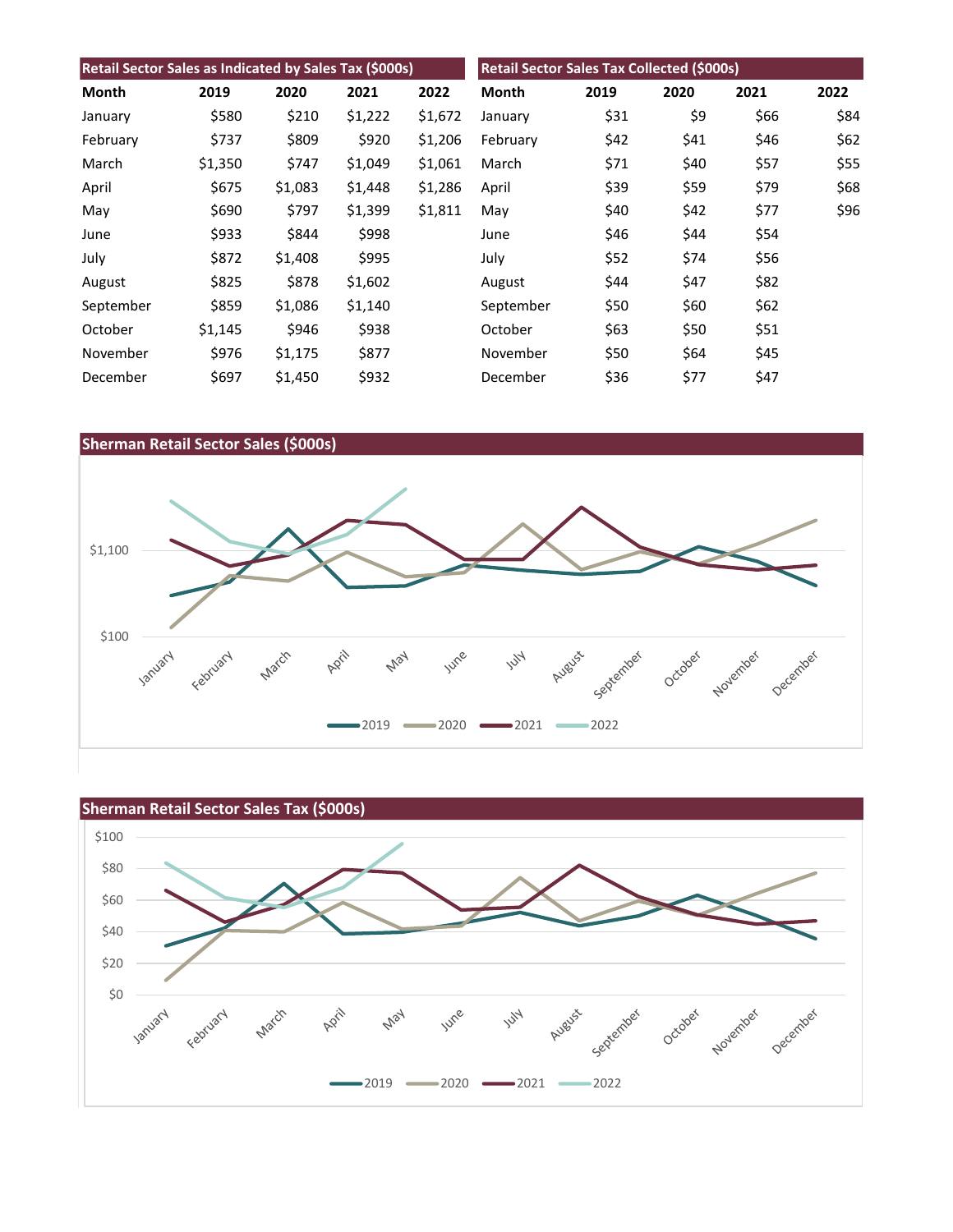| <b>Food Service and Accommodations Sector Sales</b> |      |      |      | <b>Food Service and Accommodations Sector Sales</b><br>Tax Collected (\$000s) |           |      |      |      |      |
|-----------------------------------------------------|------|------|------|-------------------------------------------------------------------------------|-----------|------|------|------|------|
| <b>Subject to Sales Tax (\$000s)</b>                |      |      |      |                                                                               |           |      |      |      |      |
| <b>Month</b>                                        | 2019 | 2020 | 2021 | 2022                                                                          | Month     | 2019 | 2020 | 2021 | 2022 |
| January                                             | \$0  | \$0  | \$0  | \$0                                                                           | January   | \$0  | \$0  | \$0  | \$0  |
| February                                            | \$0  | \$0  | \$0  | \$0                                                                           | February  | \$0  | \$0  | \$0  | \$0  |
| March                                               | \$0  | \$0  | \$0  | \$0                                                                           | March     | \$0  | \$0  | \$0  | \$0  |
| April                                               | \$0  | \$0  | \$0  | \$0                                                                           | April     | \$0  | \$0  | \$0  | \$0  |
| May                                                 | \$0  | \$0  | \$0  | \$0                                                                           | May       | \$0  | \$0  | \$0  | \$0  |
| June                                                | \$0  | \$0  | \$0  |                                                                               | June      | \$0  | \$0  | \$0  |      |
| July                                                | \$0  | \$0  | \$0  |                                                                               | July      | \$0  | \$0  | \$0  |      |
| August                                              | \$0  | \$0  | \$0  |                                                                               | August    | \$0  | \$0  | \$0  |      |
| September                                           | \$0  | \$0  | \$0  |                                                                               | September | \$0  | \$0  | \$0  |      |
| October                                             | \$0  | \$0  | \$0  |                                                                               | October   | \$0  | \$0  | \$0  |      |
| November                                            | \$0  | \$0  | \$0  |                                                                               | November  | \$0  | \$0  | \$0  |      |
| December                                            | \$0  | \$0  | \$0  |                                                                               | December  | \$0  | \$0  | \$0  |      |

**Sherman Food Service and Accommodations Sector Sales (\$000s)**



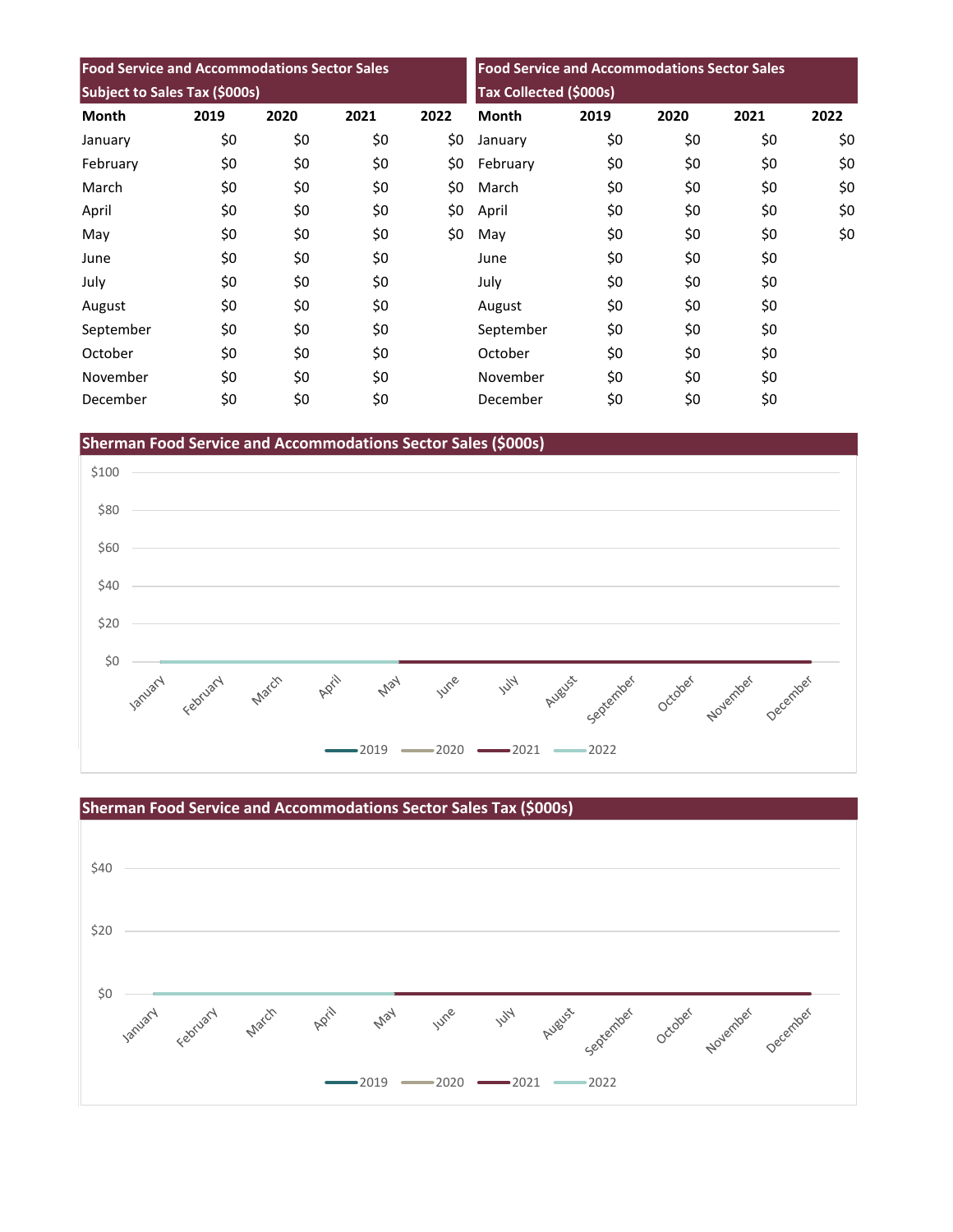| <b>Estimated Change in Sales</b>                        |                      |                |                |
|---------------------------------------------------------|----------------------|----------------|----------------|
|                                                         | <b>Sales</b>         | Average Sales* | Change in      |
|                                                         | <b>Jun21 - May22</b> | Jun18 - May21  | <b>Sales</b>   |
| <b>Agriculture, Forestry, Fishing and Hunting</b>       | \$0                  | \$0            | \$0            |
| Mining, Quarrying, and Oil and Gas Extraction           | \$0                  | \$0            | \$0            |
| <b>Utilities</b>                                        | \$0                  | \$225,041      | ( \$225,041)   |
| Construction                                            | \$0                  | \$0            | \$0            |
| <b>Manufacturing</b>                                    | \$0                  | \$0            | \$0            |
| <b>Wholesale Trade</b>                                  | \$5,649,997          | \$10,700,000   | (55,025,332)   |
| <b>Retail Trade</b>                                     | \$14,500,000         | \$11,300,000   | \$3,202,199    |
| <b>Transportation and Warehousing</b>                   | \$0                  | \$0            | \$0            |
| <b>Information</b>                                      | \$417,424            | \$397,931      | \$19,493       |
| <b>Finance and Insurance</b>                            | \$0                  | \$0            | \$0            |
| <b>Real Estate and Rental and Leasing</b>               | \$0                  | \$0            | \$0            |
| <b>Professional, Scientific, and Technical Services</b> | \$0                  | \$0            | \$0            |
| <b>Management of Companies and Enterprises</b>          | \$0                  | \$0            | \$0            |
| <b>Admin/Support/Waste Mgt &amp; Remediation Svcs</b>   | \$0                  | \$0            | \$0            |
| <b>Educational Services</b>                             | \$0                  | \$0            | \$0            |
| <b>Health Care and Social Assistance</b>                | \$0                  | \$0            | \$0            |
| Arts, Entertainment, and Recreation                     | \$0                  | \$0            | \$0            |
| <b>Accomodation and Food Services</b>                   | \$0                  | \$0            | \$0            |
| <b>Other Services (except Public Administration)</b>    | \$0                  | \$0            | \$0            |
| <b>Public Administration</b>                            | \$0                  | \$0            | \$0            |
| <b>Change in Total of Sector Sales</b>                  | \$20,567,421         | \$22,622,972   | ( \$2,028,681) |

\*Average Sales is calculated as the sum of average monthly sales for the three previous years.

| <b>Economic Impact Summary from Change in Total of Sector Sales (IMPLAN)</b> |                   |               |                             |                |  |  |  |  |
|------------------------------------------------------------------------------|-------------------|---------------|-----------------------------|----------------|--|--|--|--|
| <b>Impact Type</b>                                                           | <b>Employment</b> | Labor Income  | <b>Total Value</b><br>Added | Output         |  |  |  |  |
| <b>Direct Effect</b>                                                         | 14.7              | ( \$80,095)   | (5747,010)                  | (54,072,443)   |  |  |  |  |
| <b>Indirect Effect</b>                                                       | (11.2)            | (5552,801)    | ( \$908, 216)               | (51, 735, 876) |  |  |  |  |
| <b>Induced Effect</b>                                                        | (2.2)             | ( \$106, 232) | (\$175,433)                 | ( \$311, 914)  |  |  |  |  |
| <b>Total Effect</b>                                                          | (21.8)            | (51,773,917)  | ( \$3,390,914)              | ( \$8,914,430) |  |  |  |  |

**Estimated Change in Municipal Sales Tax Diversions (18.5%) (\$18,092)** See explanation of Municipal Sales Tax Diversions in the Data Key.

# **Estimated Change in State and Local Tax from Change in Total of Sector Sales (IMPLAN)**

|                                  |                                   |                             | Taxes on                                |                   |                     |
|----------------------------------|-----------------------------------|-----------------------------|-----------------------------------------|-------------------|---------------------|
| <b>Description</b>               | <b>Employment</b><br>Compensation | Proprietor<br><b>Income</b> | <b>Production and</b><br><b>Imports</b> | <b>Households</b> | <b>Corporations</b> |
| <b>Dividends</b>                 | \$0                               | \$0                         | \$0                                     | \$0               | (5723)              |
| <b>Social Insurance</b>          | (565)                             | \$0                         | \$0                                     | \$0               | \$0                 |
| <b>TOPI: Sales Tax</b>           | \$0                               | \$0                         | (597, 794)                              | \$0               | \$0                 |
| <b>TOPI: Property Tax</b>        | \$0                               | \$0                         | (542, 771)                              | \$0               | \$0                 |
| <b>TOPI: Other Tax</b>           | \$0                               | \$0                         | (55, 795)                               | \$0               | \$0                 |
| <b>Corporate Profits Tax</b>     | \$0                               | \$0                         | \$0                                     | \$0               | ( \$12,569)         |
| <b>Personal Taxes</b>            | \$0                               | \$0                         | \$0                                     | ( \$11,300)       | \$0                 |
| <b>Total State and Local Tax</b> | (\$137)                           | \$0                         | (592, 197)                              | $($ \$32,451)     | ( \$22, 930)        |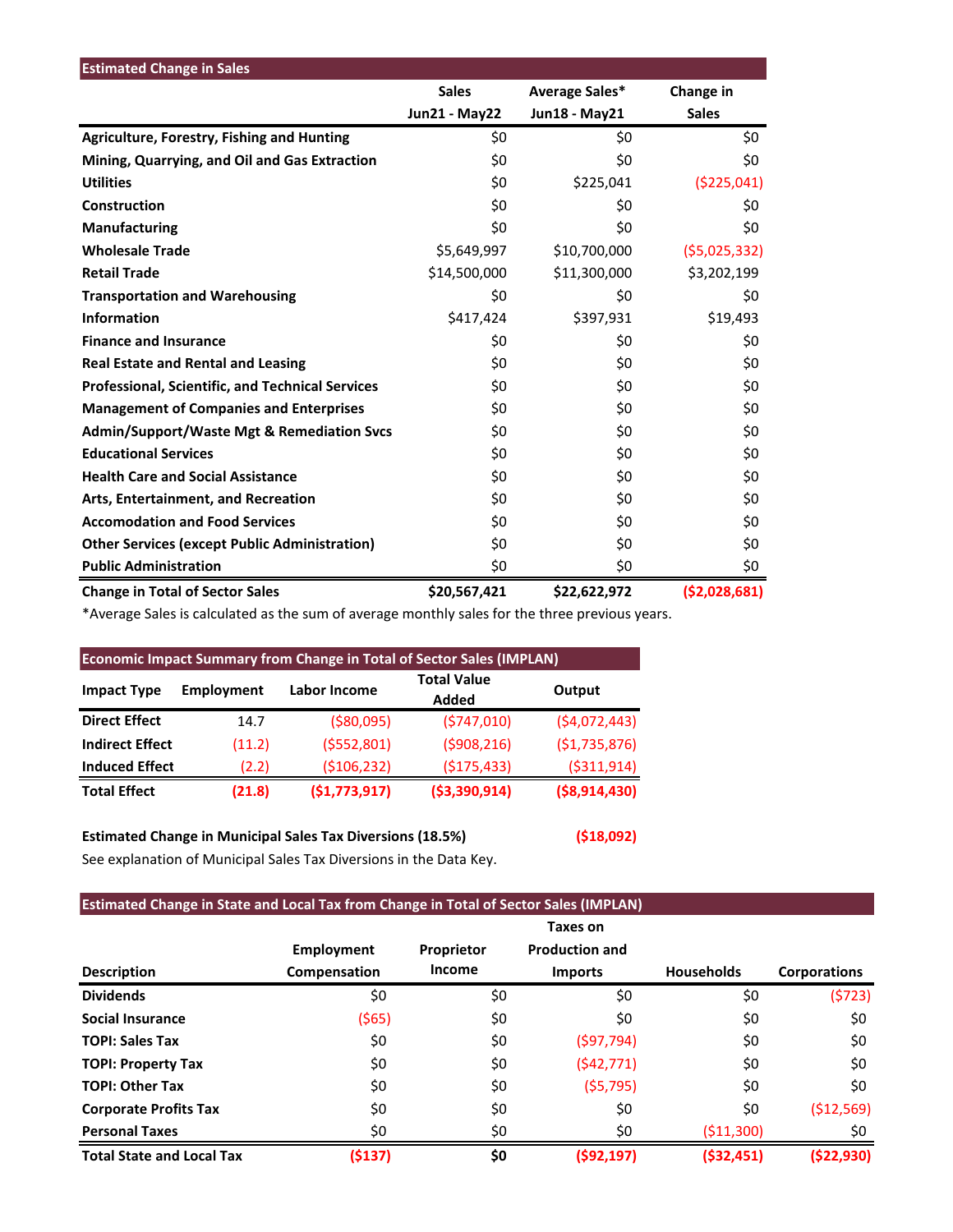# **Sales Tax Diversions and Special Levies**

| <b>Sherman Diversions</b> |          |          |          |          | <b>No Special Levy</b> |      |      |      |      |
|---------------------------|----------|----------|----------|----------|------------------------|------|------|------|------|
| Month                     | 2019     | 2020     | 2021     | 2022     | Month                  | 2019 | 2020 | 2021 | 2022 |
| January                   | \$34,145 | \$41,933 | \$56,616 | \$58,998 | January                |      |      |      |      |
| February                  | \$36,757 | \$30,761 | \$42,341 | \$42,244 | February               |      |      |      |      |
| March                     | \$32,408 | \$29,668 | \$35,322 | \$38,419 | March                  |      |      |      |      |
| April                     | \$38,558 | \$40,301 | \$52,570 | \$50,631 | April                  |      |      |      |      |
| May                       | \$44,570 | \$32,573 | \$52,190 | \$97,725 | May                    |      |      |      |      |
| June                      | \$42,060 | \$50,426 | \$48,947 |          | June                   |      |      |      |      |
| July                      | \$44,249 | \$54,099 | \$60,039 |          | July                   |      |      |      |      |
| August                    | \$47,560 | \$60,491 | \$50,782 |          | August                 |      |      |      |      |
| September                 | \$54,419 | \$51,482 | \$50,448 |          | September              |      |      |      |      |
| October                   | \$43,864 | \$57,397 | \$44,247 |          | October                |      |      |      |      |
| November                  | \$42,120 | \$54,614 | \$50,090 |          | November               |      |      |      |      |
| December                  | \$40,663 | \$50,803 | \$47,894 |          | December               |      |      |      |      |

| <b>No Special Levy</b> |      |      |      |      | <b>No Special Levy</b> |      |      |      |      |  |
|------------------------|------|------|------|------|------------------------|------|------|------|------|--|
| Month                  | 2019 | 2020 | 2021 | 2022 | Month                  | 2019 | 2020 | 2021 | 2022 |  |
| January                |      |      |      |      | January                |      |      |      |      |  |
| February               |      |      |      |      | February               |      |      |      |      |  |
| March                  |      |      |      |      | March                  |      |      |      |      |  |
| April                  |      |      |      |      | April                  |      |      |      |      |  |
| May                    |      |      |      |      | May                    |      |      |      |      |  |
| June                   |      |      |      |      | June                   |      |      |      |      |  |
| July                   |      |      |      |      | July                   |      |      |      |      |  |
| August                 |      |      |      |      | August                 |      |      |      |      |  |
| September              |      |      |      |      | September              |      |      |      |      |  |
| October                |      |      |      |      | October                |      |      |      |      |  |
| November               |      |      |      |      | November               |      |      |      |      |  |
| December               |      |      |      |      | December               |      |      |      |      |  |

| <b>No Special Levy</b> |      |      |      |      |
|------------------------|------|------|------|------|
| <b>Month</b>           | 2019 | 2020 | 2021 | 2022 |
| January                |      |      |      |      |
| February               |      |      |      |      |
| March                  |      |      |      |      |
| April                  |      |      |      |      |
| May                    |      |      |      |      |
| June                   |      |      |      |      |
| July                   |      |      |      |      |
| August                 |      |      |      |      |
| September              |      |      |      |      |
| October                |      |      |      |      |
| November               |      |      |      |      |
| December               |      |      |      |      |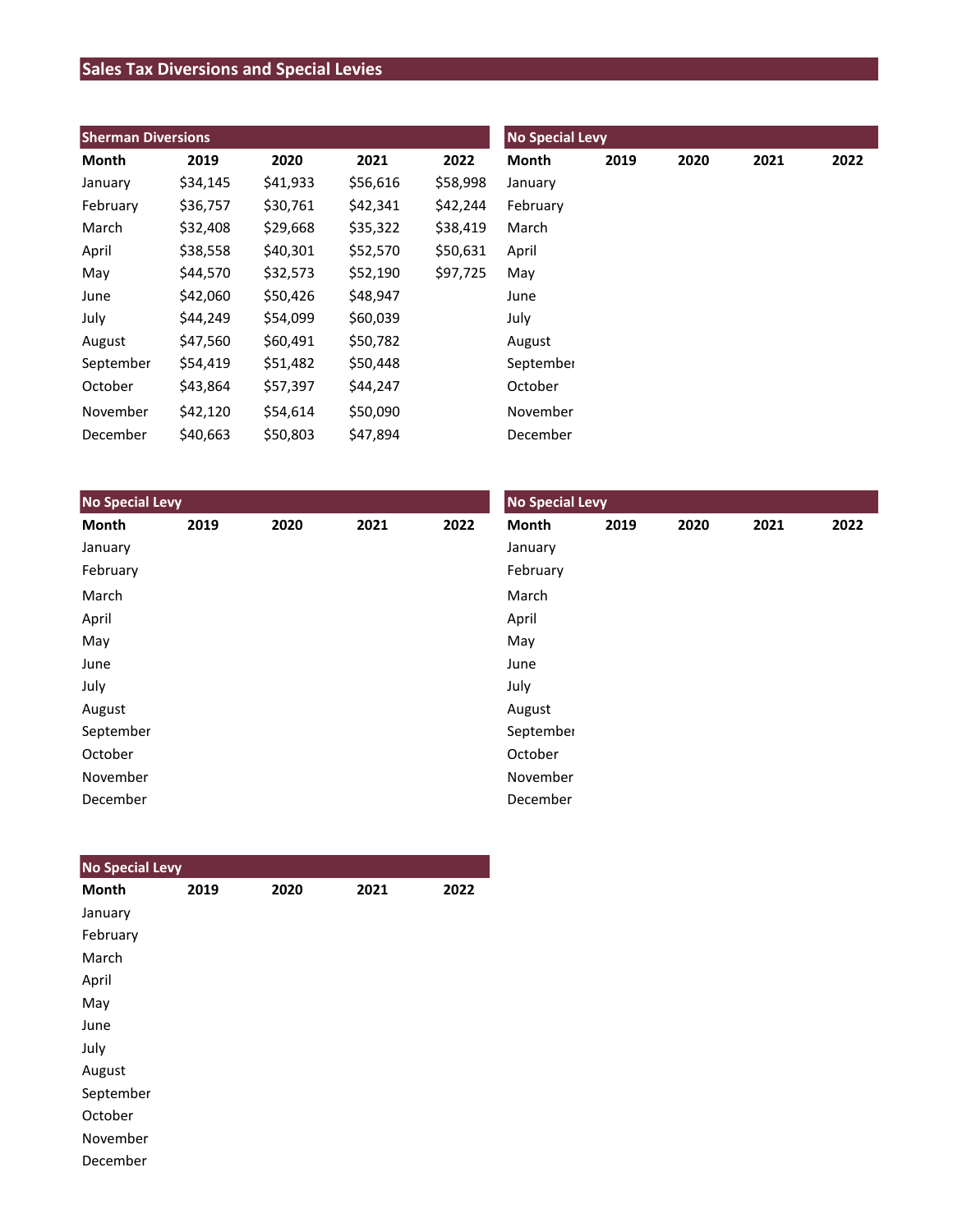| <b>Estimated Change in Federal Tax from Change in Total of Sector Sales (IMPLAN)</b> |               |                   |                       |                   |                     |  |  |  |
|--------------------------------------------------------------------------------------|---------------|-------------------|-----------------------|-------------------|---------------------|--|--|--|
|                                                                                      |               |                   | Taxes on              |                   |                     |  |  |  |
|                                                                                      | Employment    | <b>Proprietor</b> | <b>Production and</b> |                   |                     |  |  |  |
| <b>Description</b>                                                                   | Compensation  | Income            | <b>Imports</b>        | <b>Households</b> | <b>Corporations</b> |  |  |  |
| <b>Social Insurance</b>                                                              | ( \$102,458)  | \$1,365           | \$0                   | \$0               | \$0                 |  |  |  |
| <b>TOPI: Taxes</b>                                                                   | \$0           | \$0               | (517,936)             | \$0               | \$0                 |  |  |  |
| <b>Corporate Profits Tax</b>                                                         | \$0           | \$0               | \$0                   | \$0               | ( \$25, 938)        |  |  |  |
| <b>Personal Tax: Income Tax</b>                                                      | \$0           | \$0               | \$0                   | (526, 174)        | \$0                 |  |  |  |
| <b>Total Federal Tax</b>                                                             | ( \$199, 988) | ( \$8,019)        | (512, 718)            | (579, 796)        | (547,528)           |  |  |  |

# **DATA Key**

# **Total Sales as Indicated by Sales Tax**

North American Industrial Classification Sectors (NAICS) sectors included in the "Total Sales as Indicated by Sales Tax" statistics include: Sector 11 – *Agriculture, Forestry, Fishing and Hunting* ; Sector 21 – *Mining, Quarrying, and Oil and Gas Extraction* ; Sector 22 – *Utilities*; Sector 23 – *Construction* ; Sector 31-33 – *Manufacturing* ; Sector 42 – *Wholesale Trade* ; Sector 44-45 – *Retail Trade* ; Sector 48-49 – *Transportation and Warehousing* ; Sector 51 – *Information* ; Sector 52 – *Finance and Insurance* ; Sector 53 – *Real Estate and Rental and Leasing* ; Sector 54 – *Professional, Scientific, and Technical Services*; Sector 55 – *Management of Companies and Enterprises* ; Sector 56 – *Administrative and Support and Waste Management and Remediation Services* ; Sector 61 – *Educational Services*; Sector 62 – *Health Care and Social Assistance* ; Sector 71 – *Arts, Entertainment, and Recreation* ; Sector 72 – *Accommodation and Food Services* ; Sector 81 – *Other Services (Except Public Administration)* ; and Sector 92 – *Public Administration* .

### **Retail Sector Sales**

Retail Sector Sales includes NAICS Sector 44-45 – Retail Trade.

## **Accommodation and Food Service Sector Sales**

Accommodation and Food Services Sector Sales includes NAICS Sector 72 – Accommodation and Food Services.

## **Estimated Change in Sales**

To determine the economic impact of changes in specific sector sales, the average monthly sales by sector (using sales from the thirty-six months prior to the study time frame) was subtracted from the sales for that sector in the study time frame. For this publication, each month's sector sales from April 2018 through March 2020 were averaged and subtracted from sector sales occurring in the April 2020 through March 2021 time period to obtain the Change in Sales estimate. The estimated changes in sales for all sectors were summed to obtain the estimate for the change in Total of Sector Sales.

Municipalities are assigned to the county in which the largest proportion of the municipality's population resides (e.g., while the city of Jackson lies in Hinds, Madison, and Rankin Counties, Jackson was "assigned" to Hinds County because the majority of its population resides in Hinds County).

If the change in sales is negative, this indicates that the sales for the specific geographic area fall below expected values when using the previous three years as a benchmark. If the change in sales is positive, then the sales for the specific geographic area is greater than what would have been expected when using the three previous years as a benchmark.

## **Estimated Change in Municipal Sales Tax Diversions**

Municipalities receive 18.5 percent of sales tax collected within their boundaries from the Mississippi Department of Revenue that can be used in the general budget(counties are not eligible for this allocation). The estimated change in the municipal sales tax diversion is calculated as 18.5 percent of the change in Taxes on Production and Imports: Sales Tax estimated in the Estimated Change in State and Local Tax from Change in Total of Sector Sales table.